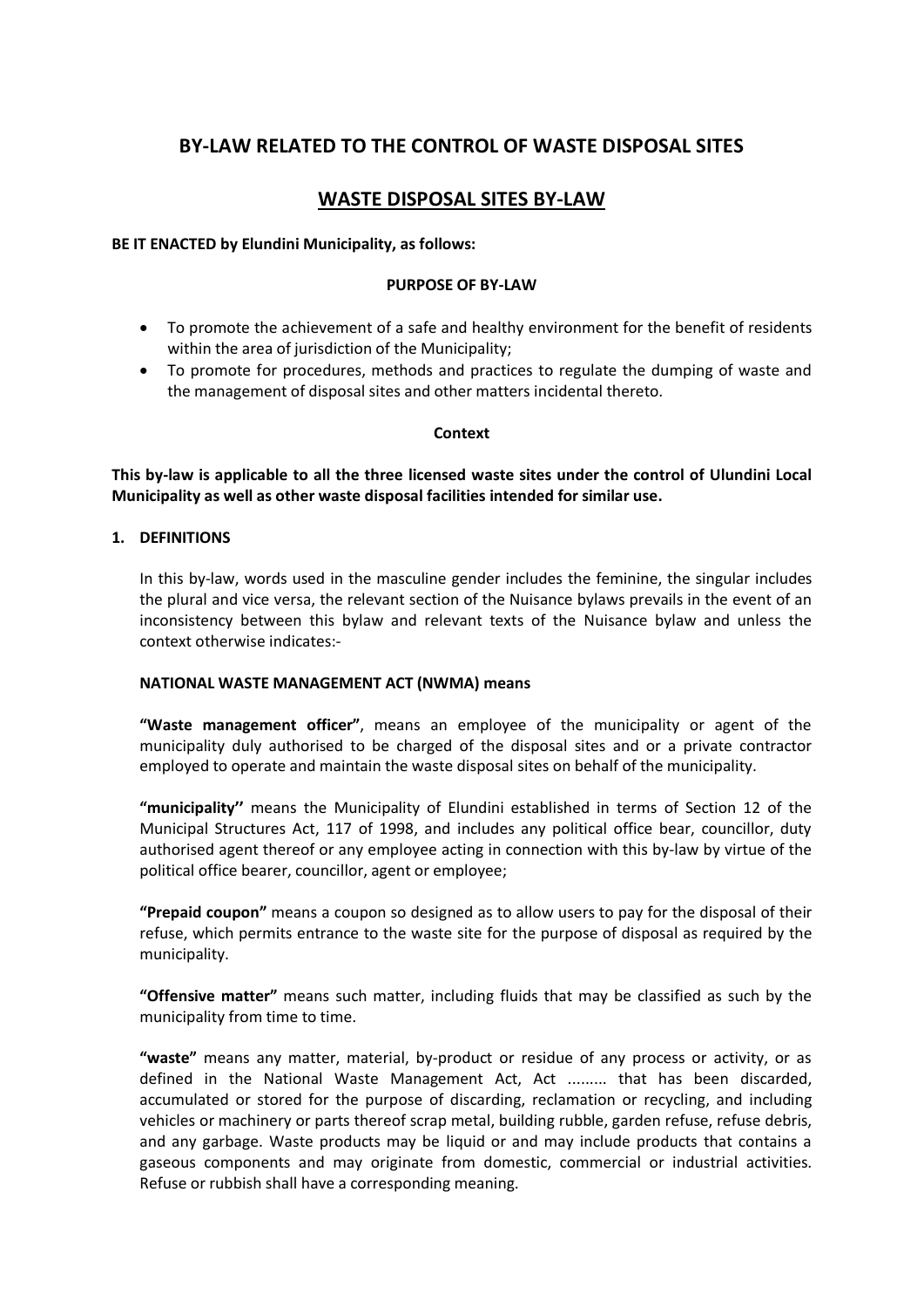**"Nuisance by-law"** means that by-law which has been published in terms of Section 13 of the Local Government: Municipal Systems Act, Act 32 of 2000, read with Section 162 of the Constitution of the Republic of South Africa Act 1996 (Act 108 of 1996).

**"Medical waste"** any waste classified as such in terms of the NWMA. Health care waste shall have a corresponding meaning.

**"Attendant"** means a duly authorised person or official of the municipality or private contractor as the case may be, who directs operations including offloading of waste, refuse of garbage within the disposal sites.

### **2. CONTROL OF WASTE DISPOSAL SITES**

The municipality may control a waste disposal site, or may appoint agents or may contract some other person or body to control, manage and operate a waste disposal site on behalf of the municipality in accordance with the provisions of this by-law and the provisions any other legislation or Council Resolution that may be applicable.

### **3. ACCESS TO WASTE DISPOSAL SITES**

- (i) No person shall enter the waste disposal site or shall be on site except on such days at such times as shall be fixed by the municipality from time to time. A notice setting forth the days and hours, during which a waste disposal site will normally be open for the dumping of waste, shall be displayed by the municipality in a clearly visible place at or near the entrance to the disposal site.
- (ii) Only persons wishing to dump waste who have paid the prescribed fees or who are in possession of a written permission issued by the municipality which permits them to dump such waste at a waste disposal site and persons having obtained the written consent of the municipality to recycle any material or objects on such a waste site, shall be entitled to enter the waste disposal site or to be on the site.
- (iii) Notwithstanding anything to the contrary contained in this by-law, any employee of the municipality, waste management officer or anybody acting on behalf of the municipality and duly authorised thereto, may enter a waste disposal site at any time in exercising his or her duty.
- (iv) Any person making use of waste disposal site or entering the waste disposal site, do so at his or her own risk and the municipality accepts no responsibly for the safety of such person or any damages or losses sustained by such person.
- (v) Anybody who enters a waste disposal or who is found on such a site in contravention of the provision of this section shall be guilty of an offence.

## **4. OFF-LOADING OF WASTE, REFUSE AND RUBBISH ETC**

Any person who wishes to dump waste, refuse or rubbish of any other obsolete object or thing of whatsoever nature, at a waste disposal site, shall off-load such waste, refuse or rubbish or obsolete object or thing at such a place within the borders of the waste disposal site as the